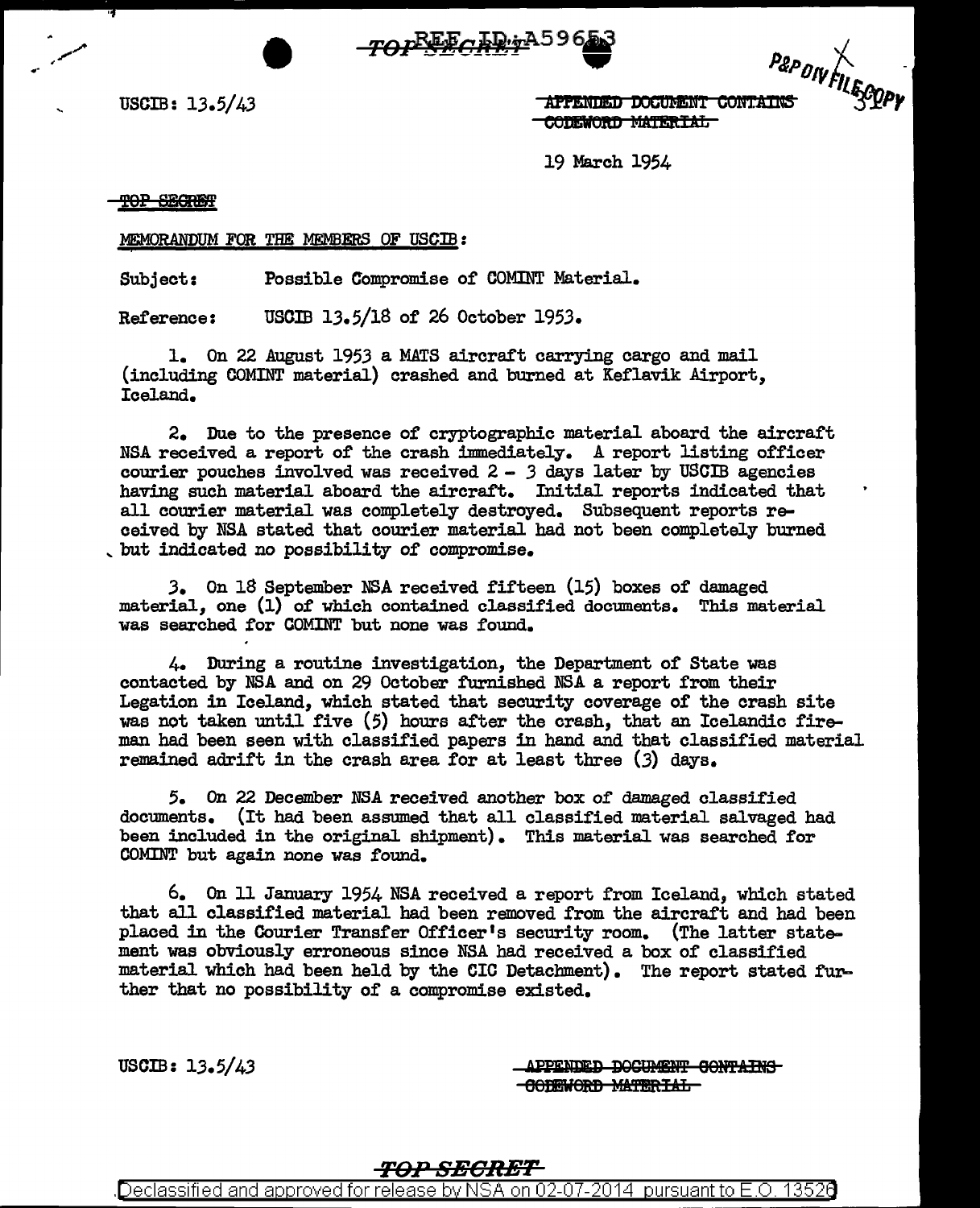

USCIB: 13.5/43

TOP SECRET TOP AFFENDED DOCUMENT CONTAINS 80FEWORD MATERIAL

Subject: Possible Oompromise *ot* COMINT Material.

7. By this time it had become clear that the only way in which the conflicting reports available could be reconciled would be to investigate them at their source. Accordingly, the Executive Secretary directed Major Culmer, his assistant tor security matters, to proceed to Ketlavik on 15 January 1954 to determine the true circumstances as best he could and to subsequently recommend ways and means of achieving better tracer and casualty control of COMINT in transit by courier.

8. Results of Major Culmer's investigation and recommendations, in which I concur, follow:

A. FACTS

- (1) The initial report of the crash was received on the day of the crash only because cryptographic material was involved. (It is estimated that cryptographic material is included in about 90% 0£ the flights carrying officer courier material).
- (2) Had no cryptographic material been aboard the aircraft, the detailed report listing officer courier pouches involved (received 2 - *3* days later) would have constituted the first indication that a crash had occurred.
- (3) Approximately twenty (20) pounds of COMINT material was involved and was located in Section JJ of the Lower Aft Cargo Compartment of the aircraft (a C-97).
- (4) Pictures of the crash show that material contained in Section JJ was, due to the location of the floor, held about three  $(3)$  feet above the ground permitting a considerable draft underneath the material and lending credence to a report that the courier material was in the hottest portion of the fire (estimated 2000-2500 degrees).
- (5) No courier material was thrown clear of the aircraft during the crash and no explosion occurred.
- (6) A helicopter appeared above the crash scene during the time that personnel were searching the debris for classified material. The down draft caused by this

USCIB: 13.5/43

APPENDED DOCUMENT CONTAINS CODEWORD MATERIAL

- 2-

*TOi"SBORM*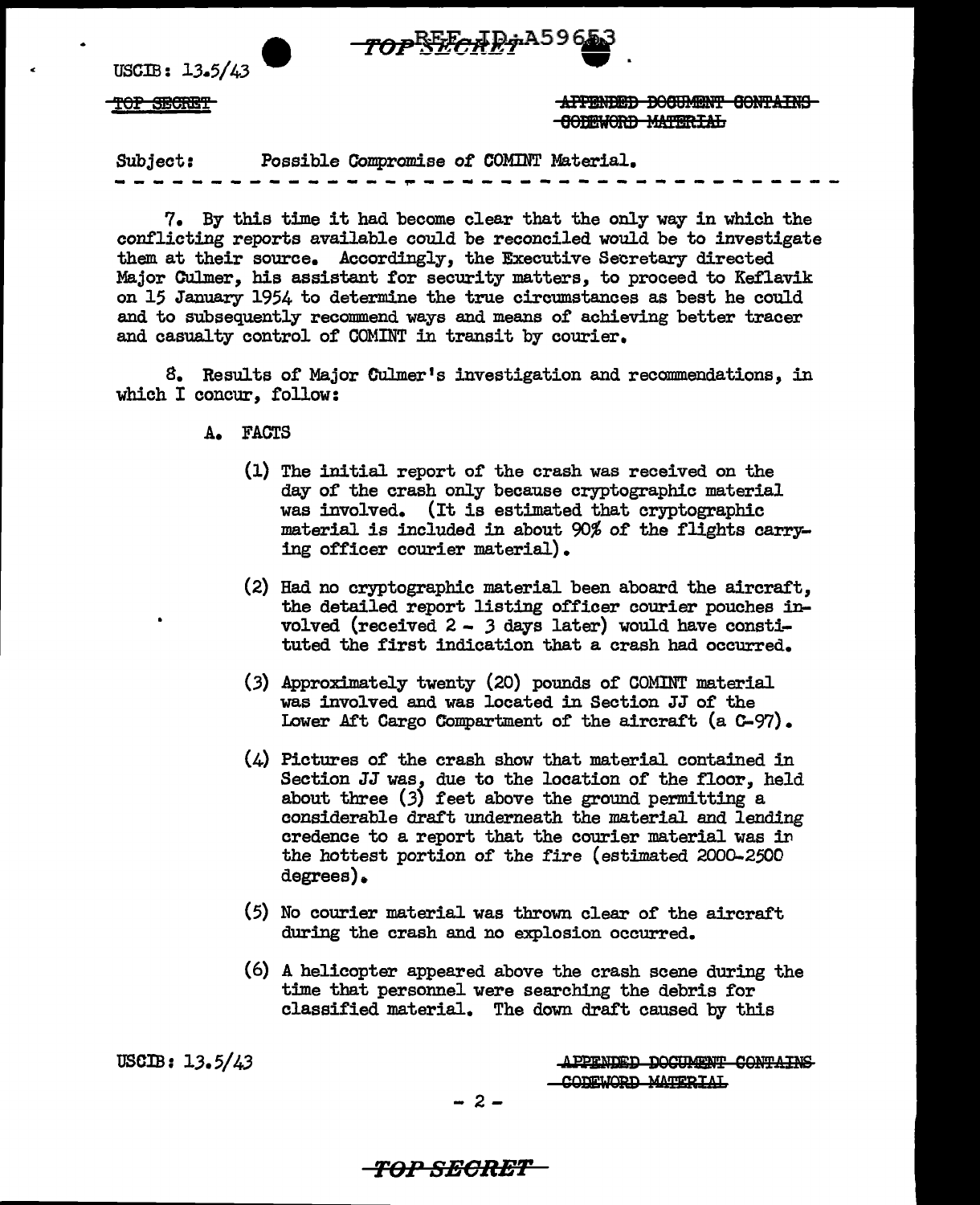

USCIB: 13.5/43

 $_{\rm TOP}$  secret  $_{\rm HTPNDED}$  before  $_{\rm HTPNDED}$  contains CODEWORD MATERIAL

Subject: Possible Compromise of OOMINT Material.

aircraft scattered documents over an area of at least fifty  $(50)$  feet around the wreckage.

------------------------~~------·----

- (7) A security (Air Police) guard arrived at the scene shortly after the crash. However, due to an apparent misunderstanding, this guard was relieved while classified material was still adrift and for an undetermined length of time this material was fully accessible to any personnel who happened to be in the area.
- (8) Air Police and firemen (14 of the firemen on the force are Icelandics - the remainder Americans) were observed searching through ruble which included classified material.
- (9) Salvage personnel began operations to clear away the wreckage while classified material was still adrift in the area.
- (10) Attempts to gather up all material adrift, to burn this material and subsequently to bury the remains under several feet of dirt were not entirely successful. Unclassified material untouched by fire was observed in the area as late as 19 January.

B •.. CONCLUSIONS

- (1) Even though a good possibility exists that all COMINT material was destroyed during the fire occurring at the time of the crash, there is no definite proof.
- (2) If COMINT material survived the fire there were many chances for this material to fall into unauthorized hands.
- $(3)$  Early appearance of a properly accredited COMINT security authority at the crash scene would have minimized to a considerable degree the chances for a compromise of this material.

USCIB:  $13.5/43$  ... APPENDED DOCUMENT CONTAINS -CODEWORD MATERIAL

- *3* -

**TOl1 SECRET**